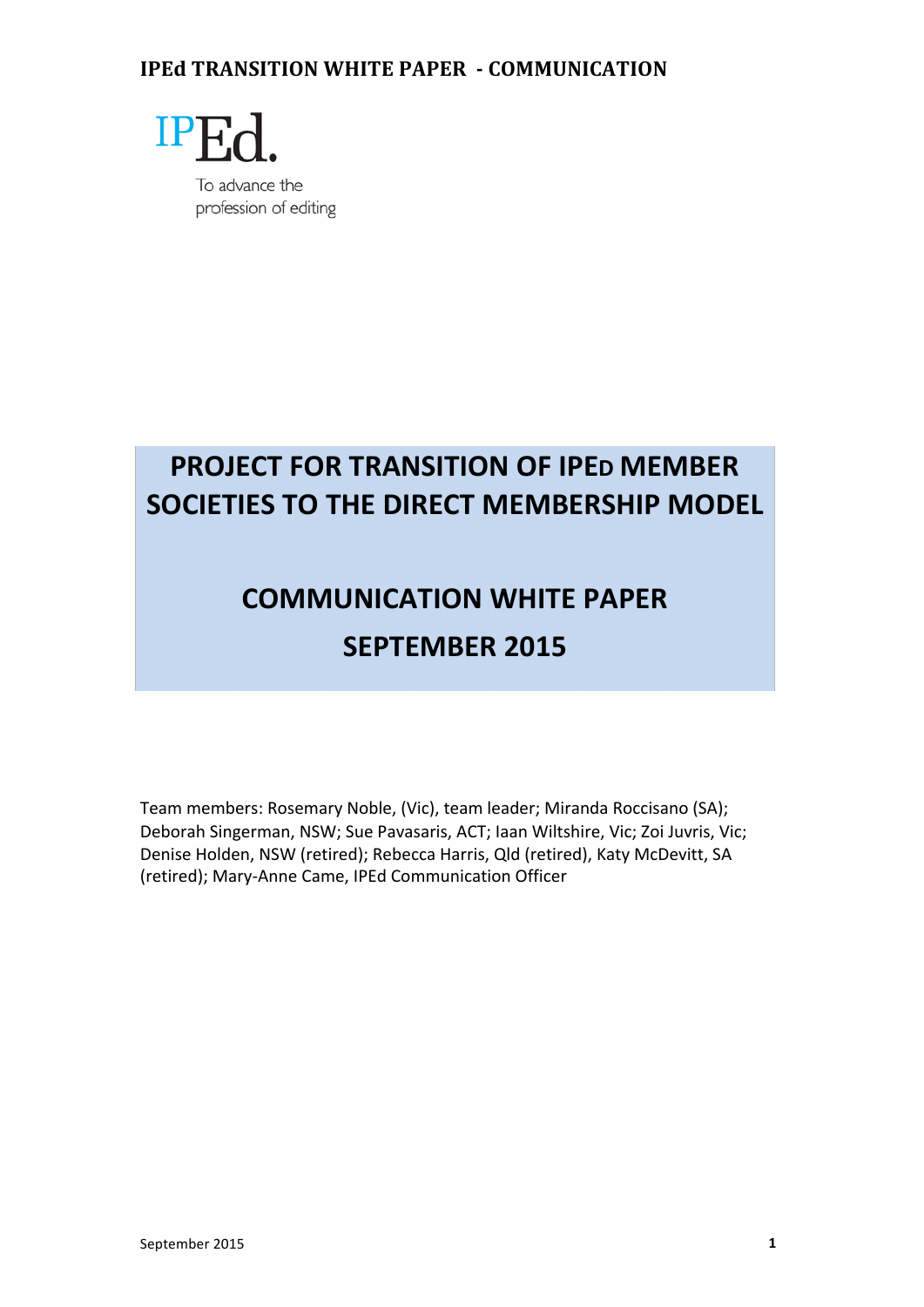#### **EXECUTIVE SUMMARY**

The Communication project team of WP4 was set up with the following objectives:

- define the communication channels and methods the national organisation will employ to communicate with members, branches, industry and the general public
- define the nature of information to be disseminated through these channels and the frequency of publication
- recommend processes for transition from the current member society communication models to the national communication model.

Surveys of members were distributed during 2014 to gather data on each society's views on both their own and IPEd's websites, newsletters and social media channels. As one of the core aims of IPEd has always been to share information in a more equitable way, it is not surprising that members endorsed a unified approach to future communication.

While strongly supporting a single national website, society members were reluctant to relinquish their own local fora for news and events. The same is true of newsletters and social media accounts. Therefore this paper recommends strong, open centralised communication, while still providing space and flexibility for each branch to keep a strong identity and individuality with dedicated spaces within the centralised website or newsletter and the ability to send out branch-specific bulletins if required.

Under the agreed more gradual approach to the transition, it was felt even more strongly that a more detailed communication plan should be developed as the domain of the new IPEd administration. The existing structure of separate newsletters, websites and social media channels can continue in its current form and gradually evolve into a more unified communication strategy, both for the information of editors themselves and our clients. The employment of a professional Communication Officer under the direction of the Executive Officer would expedite this.

In the meantime, in the initial stages of the transition, branch website officers should work together to migrate relevant material from individual society websites to the IPEd site and develop a brief for a future web developer to design a single central site with branch subsites. From the outset, the IPEd site will link to the IPEd membership portal, event registration and access to members-only resources.

Members need to agree on the recommendations in this paper before a truly practical communication policy can be developed.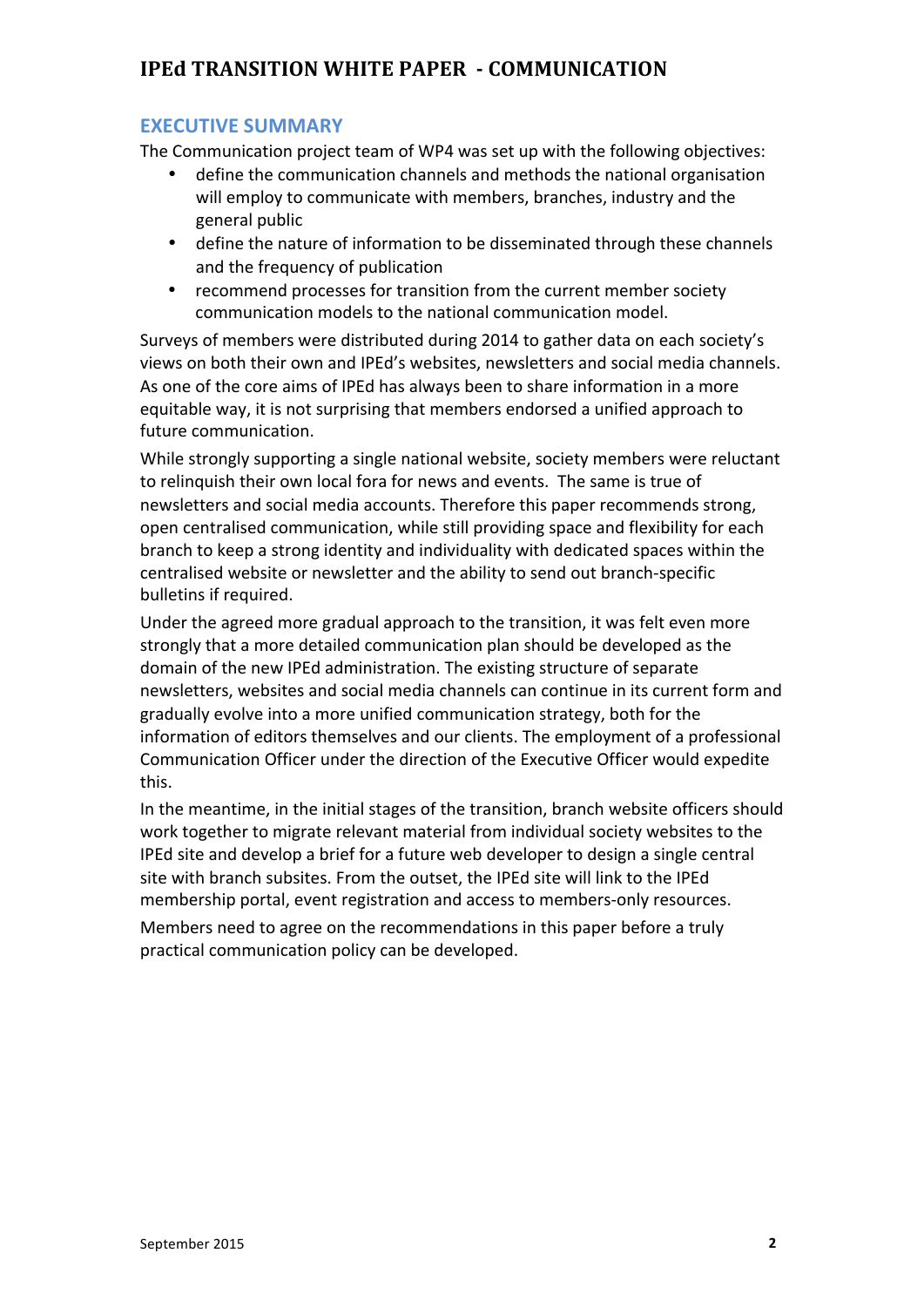## **INTRODUCTION**

While the previous version of this paper appeared to cover the communication aspects that editors are concerned with, they felt that a much greater emphasis should be placed on advocacy for the profession. We agree that this is a high priority, but we believe that development of a truly effective advocacy plan requires the services of a marketing professional working closely with existing communication officers from each society and IPEd.

The following paper is divided into six sections:

- 1. General communication
- 2. Advocacy
- 3. Websites
- 4. Newsletters and magazines
- 5. Social media
- 6. Other issues
	- *a.* Branding
	- *b.* Publishing

#### **1. GENERAL COMMUNICATION**

From the beginning of this transition process, two of the main advantages seen by members for going to a direct membership model (DMM) was more effective sharing of information and resources and the development of a strong national advocacy policy. Each society and IPEd itself have well-developed communication policies and procedures, so future integrated policy will draw on the best of these existing policies. Advocacy in a coordinated manner is not possible in the current structure, so this policy will require more focused attention from the new Executive Officer once transition is achieved. Future policy must also address industrial relations issues such as pay rates, contracts, and self-publishing.

In the transition process, in the short term, the new communication policy can be seen as being of a lower priority than matters being raised by the Legal & Governance, Finance & Operations and Membership teams. Together with professional development issues, integration of a more unified communication policy can remain largely aspirational until after the outcome of the forthcoming vote is known. If the DMM is voted in, new policy will gradually evolve under the auspices of the new regime.

During the data-gathering stages of this process, societies were surveyed on their current policies. These largely concentrated on internal communication; that is, keeping their own members informed about society activities. Little or no emphasis was placed on external communication to our members' clients, the publishing industry, government and the wider community in general.

#### **External communication and promotion**

The principal aim of IPEd has always been to advance the profession of editing, reflected in several of its core functions. This desire for wider recognition of the skills, expertise and necessity of good editing has also been frequently cited as the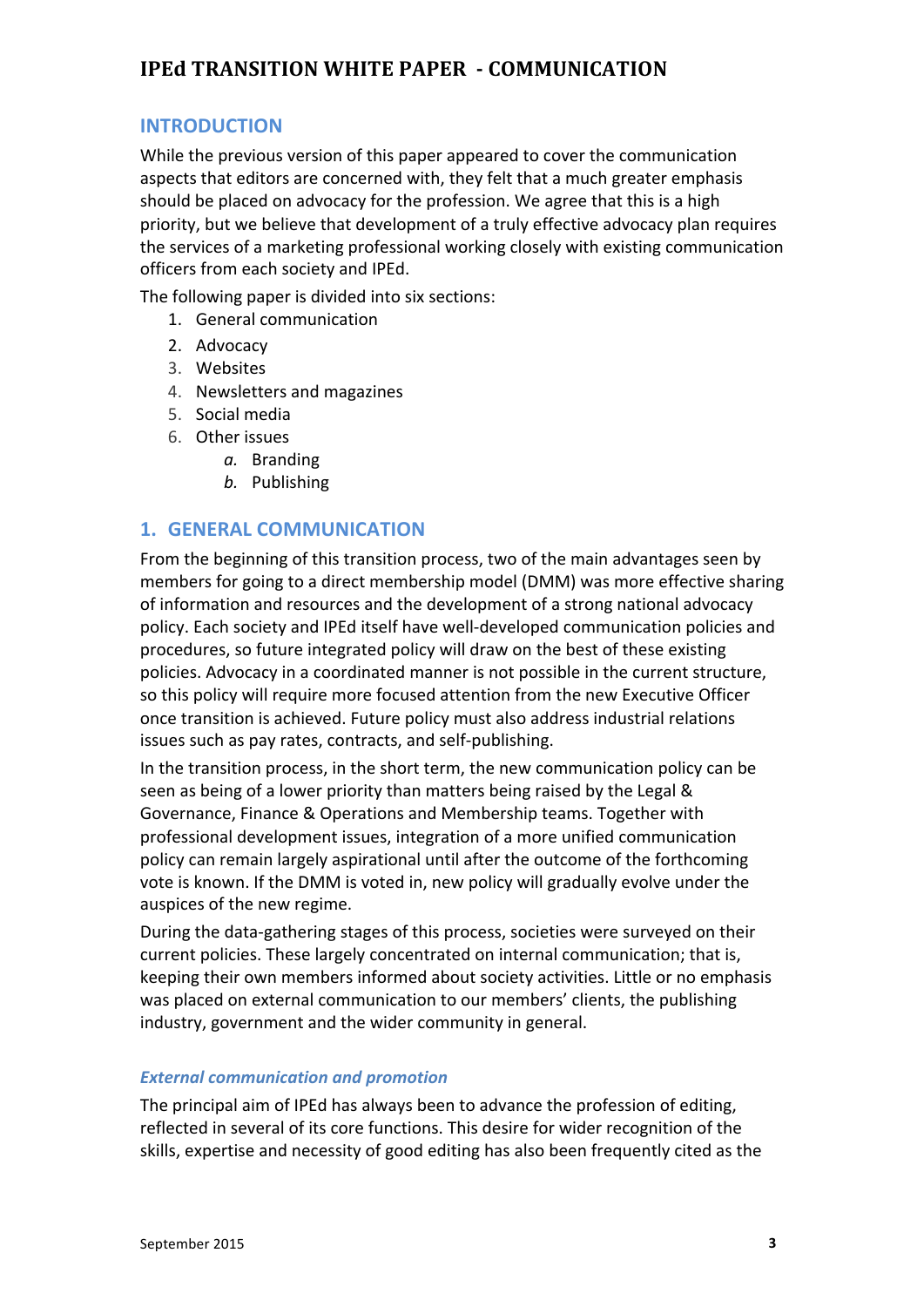single most compelling reason for our becoming a truly national body rather than a group of disparate local societies.

In order to fulfil this desire, we need to

- develop a targeted program of communication and promotion to our existing and potential clients
- develop strategic relationships with associated organisations such as indexers, authors, writers centres
- monitor and re-publish media items on relevant issues
- brief the Communication Officer or a councillor as a public intellectual to be available to comment and advocate for the profession in the media

If we do not have the requisite public relations expertise within our ranks, we should employ a professional to help us to set up such a program so that external communication and promotion becomes the highest priority of a future communication policy.

## **2. ADVOCACY**

As indicated by the recent *IPEd National Survey of Editors 2014*, a majority of editors expect IPEd to be able to assist them in the conduct of their businesses in areas such as:

- Rates of pay
- Contract negotiation
- Employment brokerage
- **Insurance**
- Gathering data from relevant government agencies and unions such as the Media, Entertainment and Arts Alliance (MEAA) regarding working conditions and job outlooks for editors and editorial services
- Higher level advocacy such as lobbying for involvement in the development of an updated Style Manual
- Working with government departments and corporations for recognition of accreditation of editors
- Developing close ties with tertiary institutions to encourage involvement of IPEd as the peak editors' body in the development of their editing programs.

In order to develop an effective program of advocacy in the above areas, the new IPEd administration will need to develop strong relationships with professionals in legal, financial, educational and industrial fields, and, as mentioned earlier, ensure that the development of such policy is a high priority for the Executive Officer.

#### **3. WEBSITES**

A survey of members of the societies of editors was undertaken to determine their use of society websites. In summary:

> • Those who visit their society's site on a regular, frequent basis are also likely to visit the IPEd site on a regular, frequent basis. These sites are not visited frequently by the majority of members.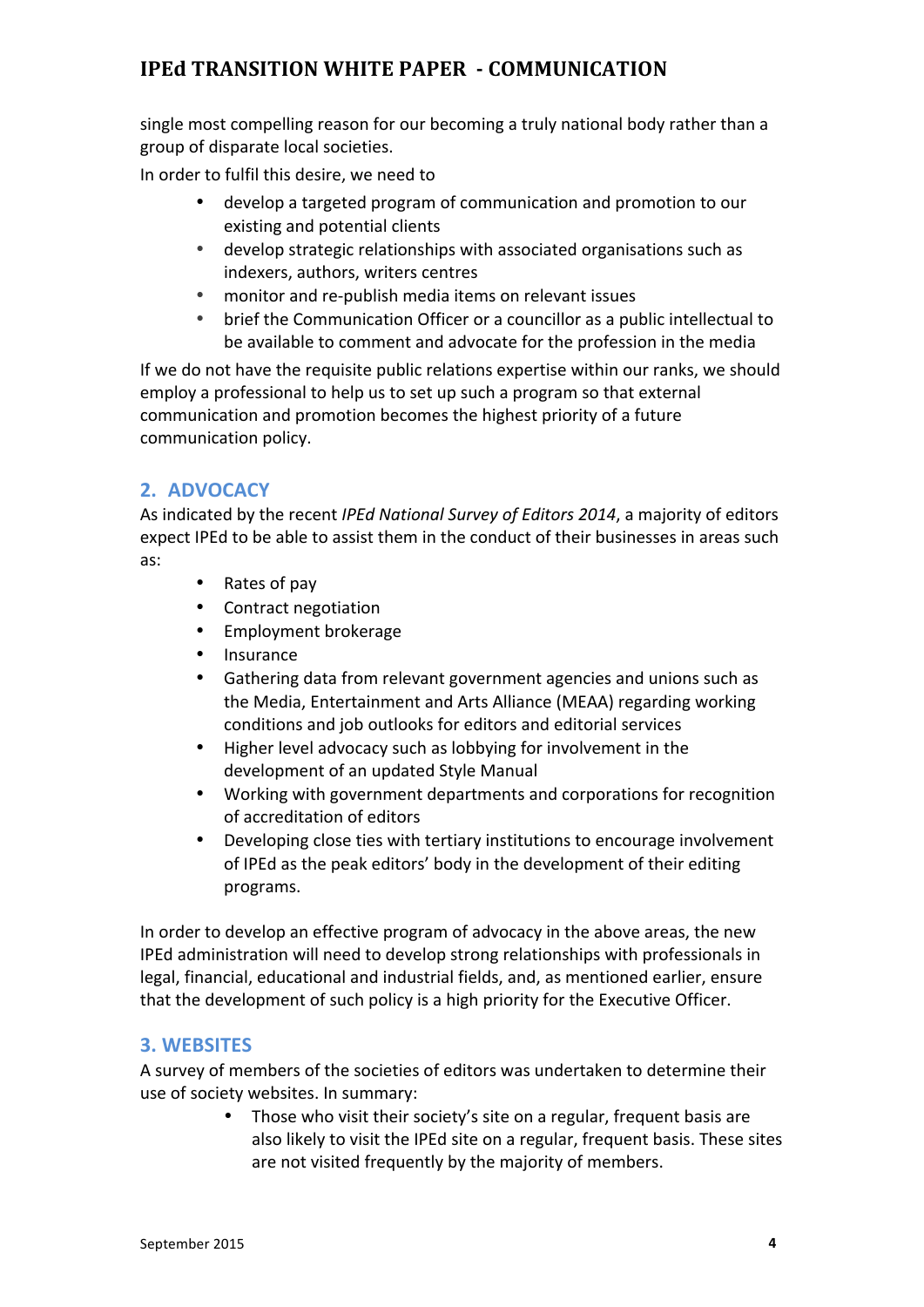- The website is seen as the primary communication tool both for sharing resources and information among members and as a promotional tool for external clients.
- Respondents were overwhelmingly in favour of a single site with information open and available to all members, irrespective of location or branch affiliation. Fach branch would be able to contribute news items to a dedicated section within the main site, but all advertising of events and training, together with registration, would be integrated.
- A members-only area would need to be maintained to enable individuals to view and change membership details and access internal documents such as the constitution, code of ethics, policies and procedures.
- Most agree that the current IPEd website is uninteresting and ineffective as the primary communication tool of the organisation. A web developer with the necessary technical expertise should be employed to take the best of the current websites and develop a structure that addresses the aims, target audiences and technical functionality of the site, while an information architect designs the most effective navigation. Current society websites contain a great deal of important and relevant information, much of which could be migrated to the central site. Individual branches could retain pages for their own local news and events.

The aim of the new IPEd website is the same as the aim of IPEd: to promote editing and advance the editing profession. As the primary communication tool of the peak body representing editors, the website should also:

- be a leading information source about the editing profession
- communicate with IPEd members about events, news and professional development information via an online dynamic calendar
- promote IPEd membership to non-members
- house the Editorial Services Register (via MemNet)
- share information about freelance assignments, contract roles and jobs
- maintain a library of training resources
- manage resources for and promote IPEd's accreditation and mentoring programs
- promote and sell IPEd publications

#### **Target audiences for the IPEd website**

- IPEd members
- Employers of editors, including publishers, communication professionals and other users of editorial services
- Editors who may be potential members of IPEd
- Students of editing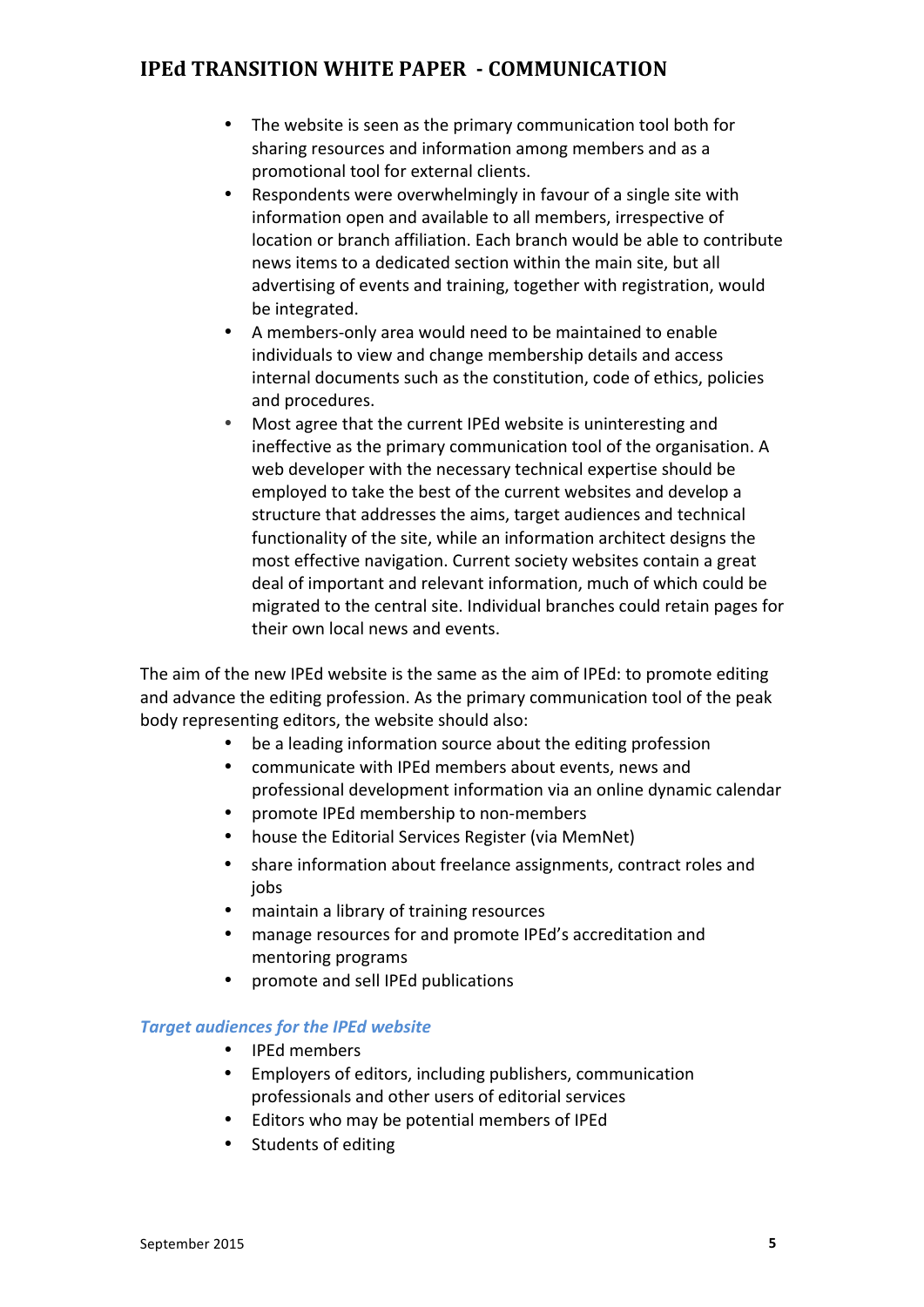- Other professionals who might be considering a career change to editing or who may do editing as part of another role
- Members of sister organisations overseas (eg. SfEP UK, PEG South Africa, EAC Canada).

#### **Public information on the site**

The IPEd website should include information that is publicly available and of interest to a broad target audience such as:

- Information about what editing is and the editing profession, in particular Australian Standards for Editing Practice, as well as other documents developed by societies for the information of their members and clients (guides to editing levels, guidelines for editing theses, contract samples, quoting methods etc.)
- Access to the integrated editorial services directory
- Pathways to an editing career, including links to relevant tertiary courses
- Membership benefits for new or potential members
- Events, including member meetings and professional development opportunities, such as workshops and conferences
- Promotion of accreditation and mentoring programs, which may be of interest to members and non-members
- Promotion and sales of IPEd publications
- Industry news, with streams for special interest areas, such as science, government, fiction
- News and events from sister organisations in other countries.

#### *Member information*

There should be a members-only section of the IPEd website that could include the following:

- Membership administration, via a link to the members portal of the membership system
- Dedicated sections that either link to or include information relevant to the branches
- Interactive blog or forum for inter-member dialogue and conversation
- Professional development training notes
- Industry and professional development resources
- Jobs board where organisations looking for editors can post jobs, freelance assignments and editing contract roles (professional members only
- Constitution, by-laws, Code of ethics.

If this website is to become the organisation's primary channel for sharing information and member interaction  $-$  the 'go to' site  $-$  IPEd will also need to employ a web minder to frequently monitor and update the content. We will need to decide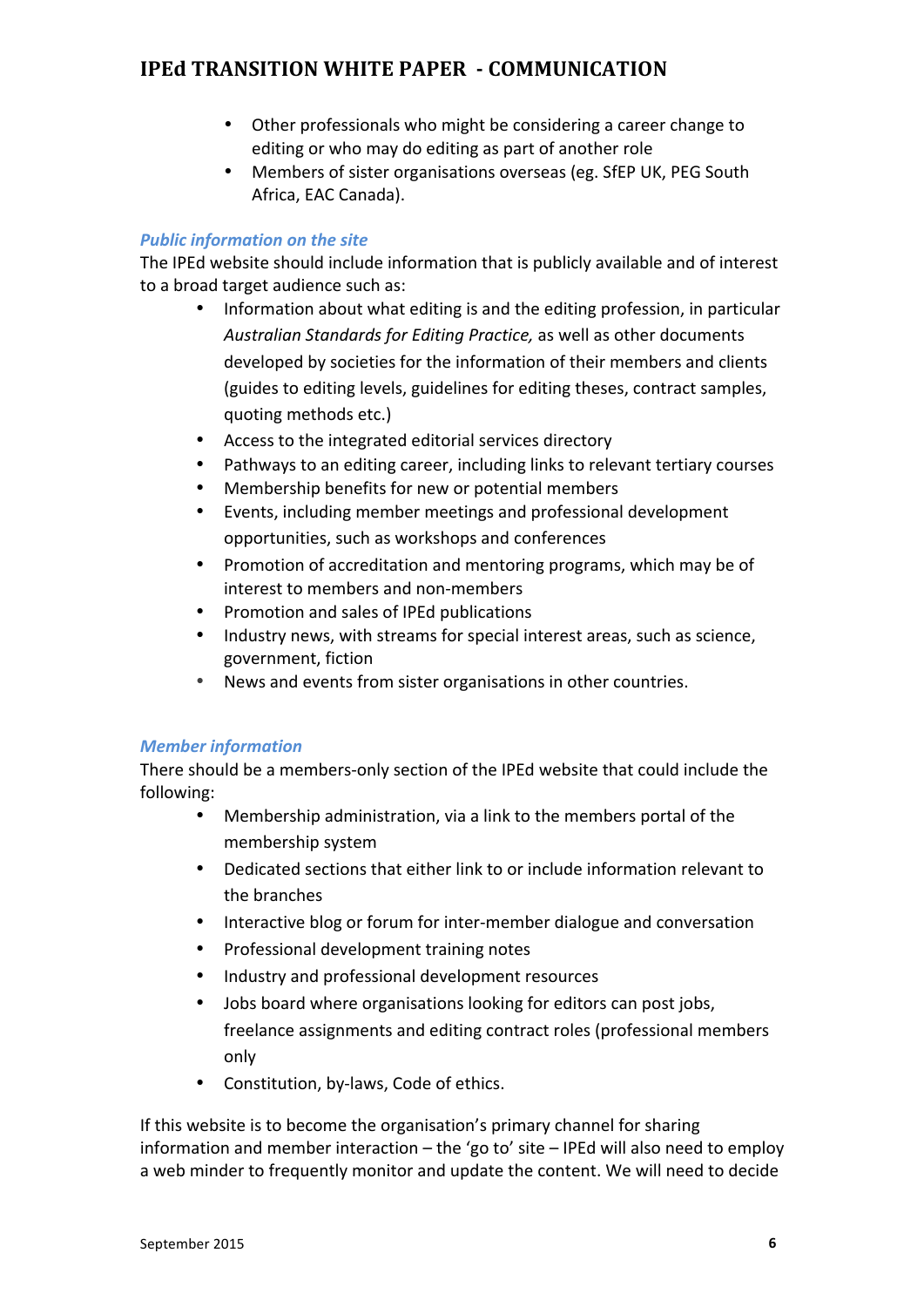how this can be managed  $-$  a rotating role for a volunteer, part of the Communication Officer's role or another paid employee?

#### *Recommendations*

- **1.1** A web manager should be employed to take the best of the current websites and develop an architecture that addresses the aims, target audience and functionalities required. This position is not budgeted in the transition budget, as a preliminary step would be to form an alliance of current website managers to begin migrating relevant information and investigate the best way to develop a comprehensive, user-friendly, interesting and current site with all necessary functionality.
- **1.2** In order to ensure that the revised IPEd website suits the needs of what has been identified as its primary user group—professional editors who are members of IPEd—a **maintenance and usage protocol** should be established.
- **1.3** To encourage regular and frequent use of the resources on this site, it should be developed as a **vibrant and dynamic resource**, with visitors confident of the currency and accuracy of the information it contains.
- **1.4** A vocabulary style manual should be developed by reviewing the current IPEd style sheet and the web log files from the IPEd site and asking users of the IPEd site what they look for. It is also recommended that a procedure be developed to articulate how preferred terms are agreed to and added to the controlled vocabulary.
- **1.5** The navigation system must be user-friendly and functional. It needs to allow for quick access to the most requested features, and to ensure there is no major disconnect from existing, common navigation features of the individual society sites.
- 1.6 The site layout should also consider sharing similarities with other **international societies**, to ensure that IPEd is identified as an authoritative, national body.
- **1.7** The **functionalities** of the site must include links to the membership system for core tasks performed by members administered through MemNet, including:
	- Administration of their membership
	- Applying or enrolling in branch training events
	- Creating their listing on the freelance register (Professional members)
	- Obtaining industry-related resources.

#### *1.8* **Member blog**

Separate from a newsletter, the IPEd members blog could be a place where members contribute items of interest.

A policy and guidelines for the blog would need to be developed and content moderated by IPEd.

Broadly speaking the blog would entail the following:

- Blog posts to be between 200 and 300 words and cover one topic or issue.
- Blog posts to be regular ideally once a week or more.
- A forum or facility to comment on blog posts, thereby encouraging inter-member communication.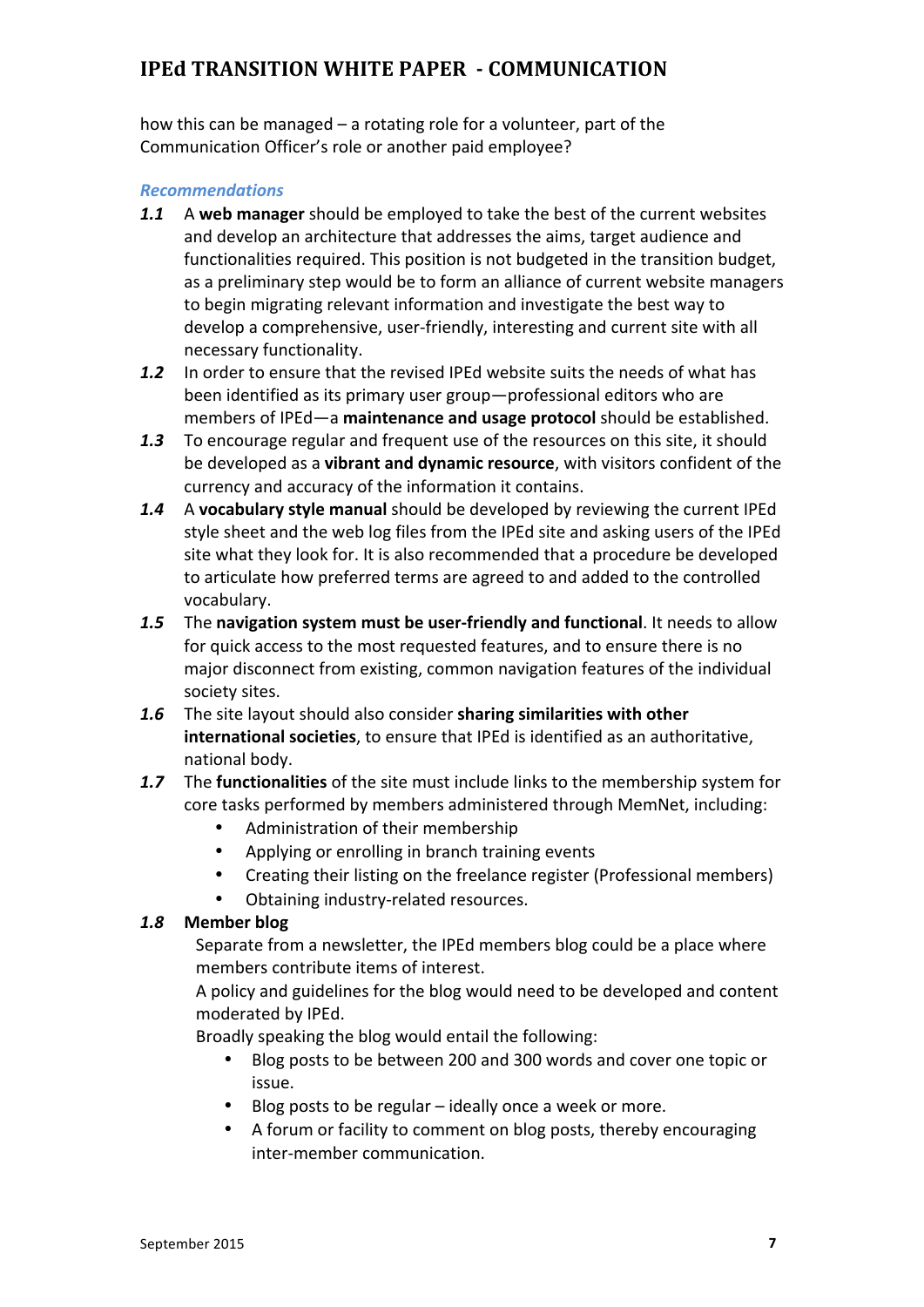• A roster for member contributions to the blog will need to be established and adhered to.

Regular blog posts will provide IPEd with the necessary content to share widely through social media.

## **4. NEWSLETTERS AND MAGAZINES**

Each society currently has a newsletter. The newsletters vary in frequency from five to ten times a vear and can be accessed from the societies' websites.

One society sends an HTML email to members with links to full articles on the website; member login is no longer required and articles are now public. Another is for members only, with member login required; others are fully accessible to nonmembers also. Some are emailed to all members as a PDF and archived in the members-only section, being seen as a member benefit.

The newsletters all have news of events, forthcoming workshops, meetings and reports of meetings, with good coverage of topics and speakers. There are also lists of committee members and contact details, and various thought pieces either specially written by members, often the newsletter editors themselves, or edited extracts from websites or books on editing. Most newsletters have messages from the society presidents or committee reports.

News usually includes an update on IPEd and, in particular, the latest on accreditation procedures and the national mentoring program. Forthcoming notices are society-specific, though all newsletters cover forthcoming national conferences. At present IPEd does not have a formal newsletter as it does not have its own members. The Council uses IPEd Notes to communicate with the societies. IPEd Notes is an information sheet, produced as plain text in a Word document without any images or design.

When surveyed, newsletter editors were in favour of a **single national newsletter**, managed from a central point but with sections for branch-based news.

#### *Recommendations*

#### **2.1 Launch and development**

Launching a new national newsletter would be a collaborative effort, requiring the expertise and experience of IPEd's Communication Officer and the society newsletter editors, whose publications are likely to be subsumed. This phase would involve the setting up of a new template, and development of policies around content selection, editorial board membership, reviewing etc.

#### **2.2 Target readership**

The newsletter would be primarily for the information and enjoyment of IPEd members, but including information and other news that would be of interest to the general public.

#### **2.3 Frequency**

A monthly newsletter is manageable, but depends on how much content is available. It is generally felt that shorter, more frequent issues are appreciated more than lengthy, less frequent issues.

#### **2.4 Content sources**

Existing newsletters cover a wide variety of content and a new newsletter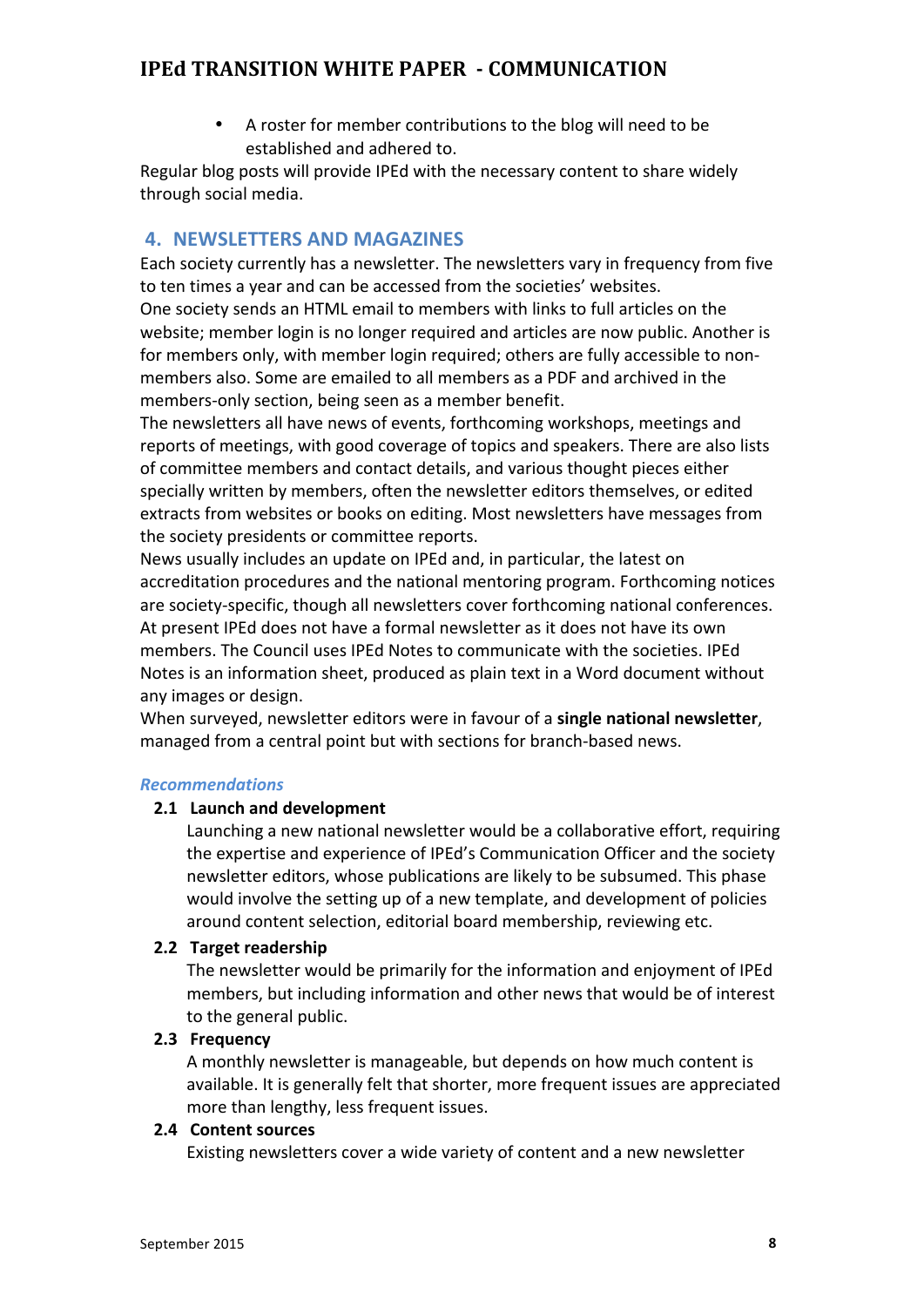committee would develop a new style and content selection criteria. Content could include:

- editing profession news both local and international
- contributions from members
- contributions from guest editors/writers
- professional development information
- information on the accreditation and mentoring programs
- training courses, both IPEd-sponsored and relevant courses from other providers
- upcoming events
- profiles of councillors or branch office bearers
- branch information and articles that may be of interest to members nationally
- letters to the editor
- competitions and 'just for fun' items.

#### **2.5 Format**

All feedback indicated that a digital format would be the agreed format, delivered via the website from a link in a group email each time a new edition is published. Just what file format would be most suitable would depend on the CMS being used on the website. Some prefer a PDF option. MemNet has an optional module for newsletters with facilities like templates, editing, opening, reading and click-through statistics and automatic synchronisation of address lists. It also has facilities for social and special interest groups, blogs and forums. MemNet, already in use in one society, is a separate online system, so content can be developed separately from the existing website.

#### **2.6 Coordination**

The newsletter would be managed by a group representing all branches. It would be overseen by the Communication Officer, who would collate contributions from the branches and generally liaise with the editor.

#### **2.7 Editor**

This position could be a rotating guest editor role, with each editor overseeing the production of an agreed number of issues, before passing on to the next editorial group. Each guest editor would solicit articles from guest contributors, co-opt proofreaders, reviewers etc. as required to get the job done.

#### **2.8 Distribution and archiving**

There was some discussion about whether such a newsletter should be made public immediately or kept in a members-only area for the first few months before making it public  $-$  a policy followed by some societies at present, who see a members-only newsletter as part of the value of joining the society. However, more responses were in favour of a publicly available newsletter, seeing it as not only a great resource for editors, but a promotional tool for the profession to other interested parties. Back issues would be archived on the website.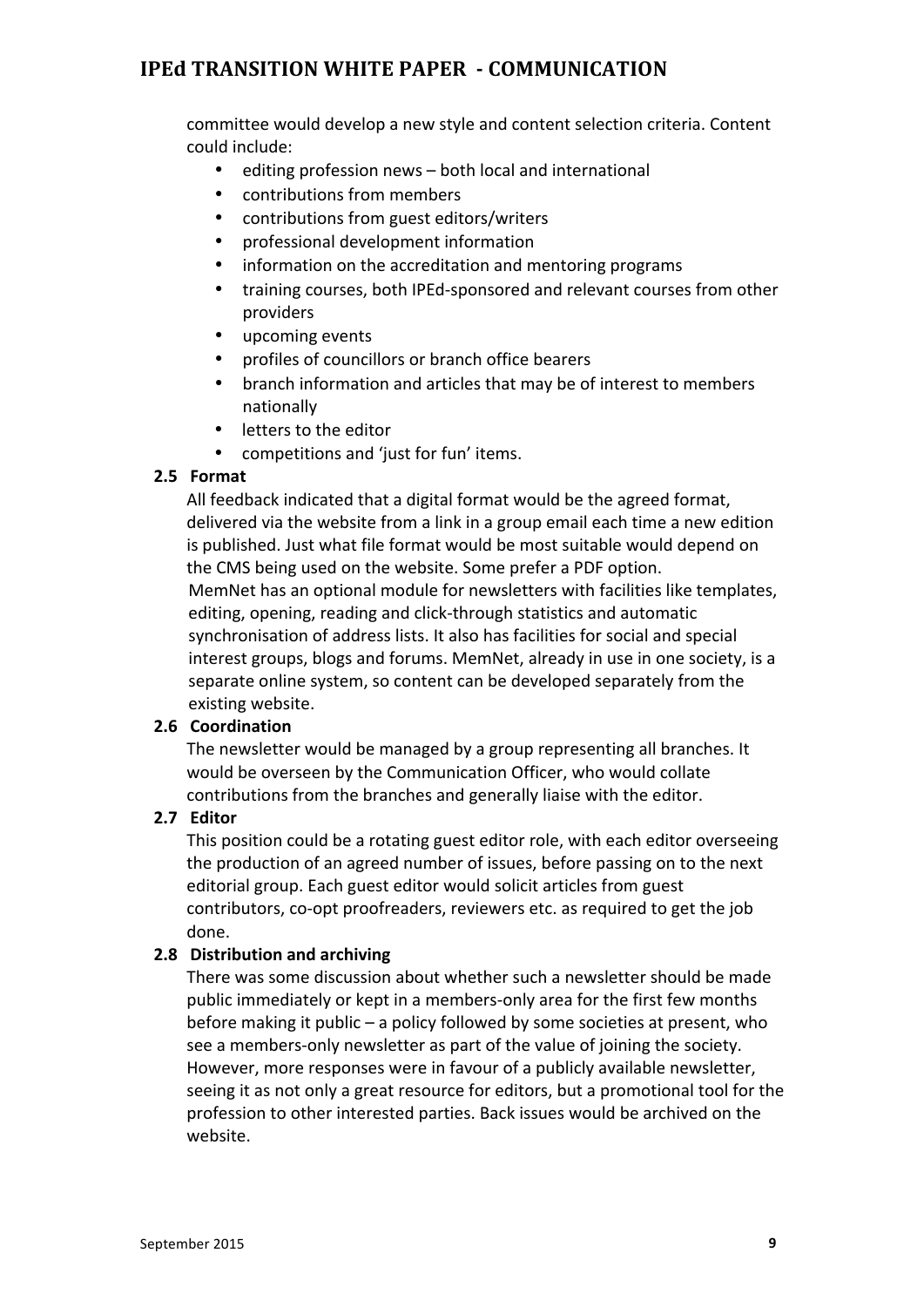#### **2.9 Delivery**

Once a new issue is published on the website, a link could be emailed directly to members, as well as Twitter and Facebook notifications.

#### **2.10 eBulletins or alerts**

IPEd should have an eBulletin or alert, which is a communication tool that could be used for urgent or ad hoc communications. A policy and procedure for use of eBulletin or alert must be clearly defined to ensure it is not abused or over-used as information overload can be irritating and cause people to disengage with the message.

Delivery should be synchronised with the membership system so that new members automatically get the news.

## **5. SOCIAL MEDIA**

Each of the societies has developed a social media presence, mainly through Facebook and Twitter, and to some extent LinkedIn.

IPEd presently has a Facebook profile and a Twitter feed. Both are used to communicate IPEd news and other content that may be relevant and of interest to members or non-members of the societies.

Analytics of the traffic on these sites show that numbers are small but growing every month and attest to the power and popularity of these communication channels.

#### *Recommendations*

- **3.1** While the feedback on the use of social media has been generally positive, most felt that branches should be allowed to **keep their own Facebook and Twitter sites**, and use them as a way to express the individual needs and personalities of those branches. The desire for a strong united identity needs to be balanced against the desire for branches to retain their own voices. Facebook, Twitter and LinkedIn are by no means used by all editors. As such, social media sites should not be used instead of the main website, but as vehicles to drive traffic to that website.
- **3.2** A **social media policy** needs to be established that includes objectives, key messages, processes and guidelines on who will be authorised and responsible for social media activity, but allows them to remain very informal and flexible.
- **3.3** Social media objectives need to be determined, and appropriate time and budget allocated to maintain these, and may include:
	- keeping members informed of IPEd events, news, activities
	- developing and promoting IPEd as the peak body representing editors and the editing profession
	- a vehicle to promote membership of IPEd
	- an avenue to drive traffic to the IPEd website and promote additional communication tools of IPEd
	- engagement with the wider community and the issues that affect the profession.
- **3.4** Secret Editors' Business is a closed Facebook group open to members of the societies of editors only. It is a platform for discussion and sharing of ideas on topics of interest to editors. It presently has more than 200 members and is growing steadily. Recent contact with editors overseas has also resulted in